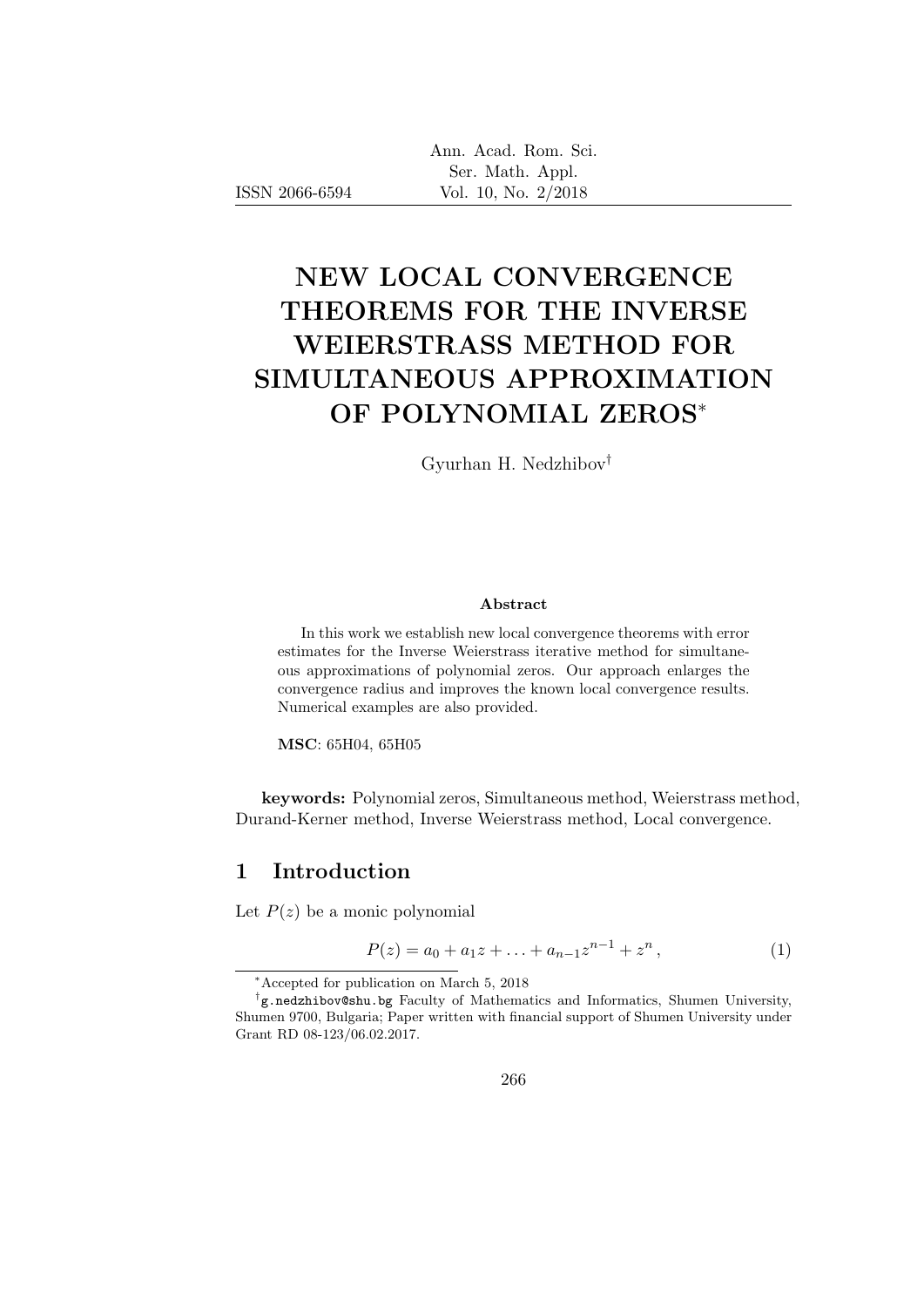of degree  $n \geq 2$ , with simple real or complex zeros  $\alpha_1, \alpha_2, \ldots, \alpha_n$ , and let  $z_1^{(0)}$  $\overset{(0)}{1}, \overset{(0)}{z_2^{(0)}}$  $z_2^{(0)}, \ldots, z_n^{(0)}$  be distinct reasonable close approximations of these zeros. In this study we consider a simultaneous iterative method defined by

$$
\mathbf{z}^{(k+1)} = \mathbf{G}\left(\mathbf{z}^{(k)}\right) = \mathbf{G}^{k+1}\left(\mathbf{z}^{(0)}\right), \quad k = 0, 1, 2, \dots,
$$
 (2)

where  $\mathbf{G}: \mathbf{C}^n \to \mathbf{C}^n$  is a vector valued function with components

$$
G_i = G_i(\mathbf{z}) = \frac{z_i^2}{z_i + W_i(\mathbf{z})}, \ \mathbf{z} = (z_1, \dots, z_n), \ i = 1, \dots, n,
$$
 (3)

and the term

$$
W_i(\mathbf{z}) = \frac{P(z_i)}{\prod_{j \neq i}^n (z_i - z_j)}, \quad (i = 1, \dots, n)
$$
\n
$$
(4)
$$

is called Weierstrass' correction.

The iteration method  $(2)-(3)$  is a modification of the famous Weierstrass' iterative method for simultaneously finding all the zeros of polynomials

$$
z_i^{(k+1)} = z_i^{(k)} - W_i(\mathbf{z}^{(k)}), \quad i = 1, 2, \dots, n, \quad k \ge 0,
$$
 (5)

which is also called *Durand-Kerner*, *Weierstrass-Dochev*, or shorter the WDK-method. It is originally proposed by Weierstrass in 1891 [1], rediscovered later by Durand  $[2]$ , Dochev  $[3]$ , Kerner  $[4]$ , Prešić  $[5]$ , and since then it has been investigated by many authors (see  $[6, 8, 9, 10, 11, 12, 14, 15, 16]$ ).

The modified method (2)-(3) was firstly introduced in [18], and some recent results were obtained in [19, 20, 21, 22].

Throughout this paper, we will use only the maximum vector norm defined by

$$
||z||_{\infty} = \max_{i} |z_i|,
$$

and we will follow the usual convention that a summation over the empty set of indices equals 0, while a product over the same set equals 1.

### 2 Local Convergence Analysis

First, we prove some auxiliary results.

**Lemma 1** Let  $d > 0$ ,  $c > 0$ ,  $q > 1$ ,  $n > 2$  and

$$
\left(\frac{d-c}{d-2c}\right)^{n+1} < q.\tag{6}
$$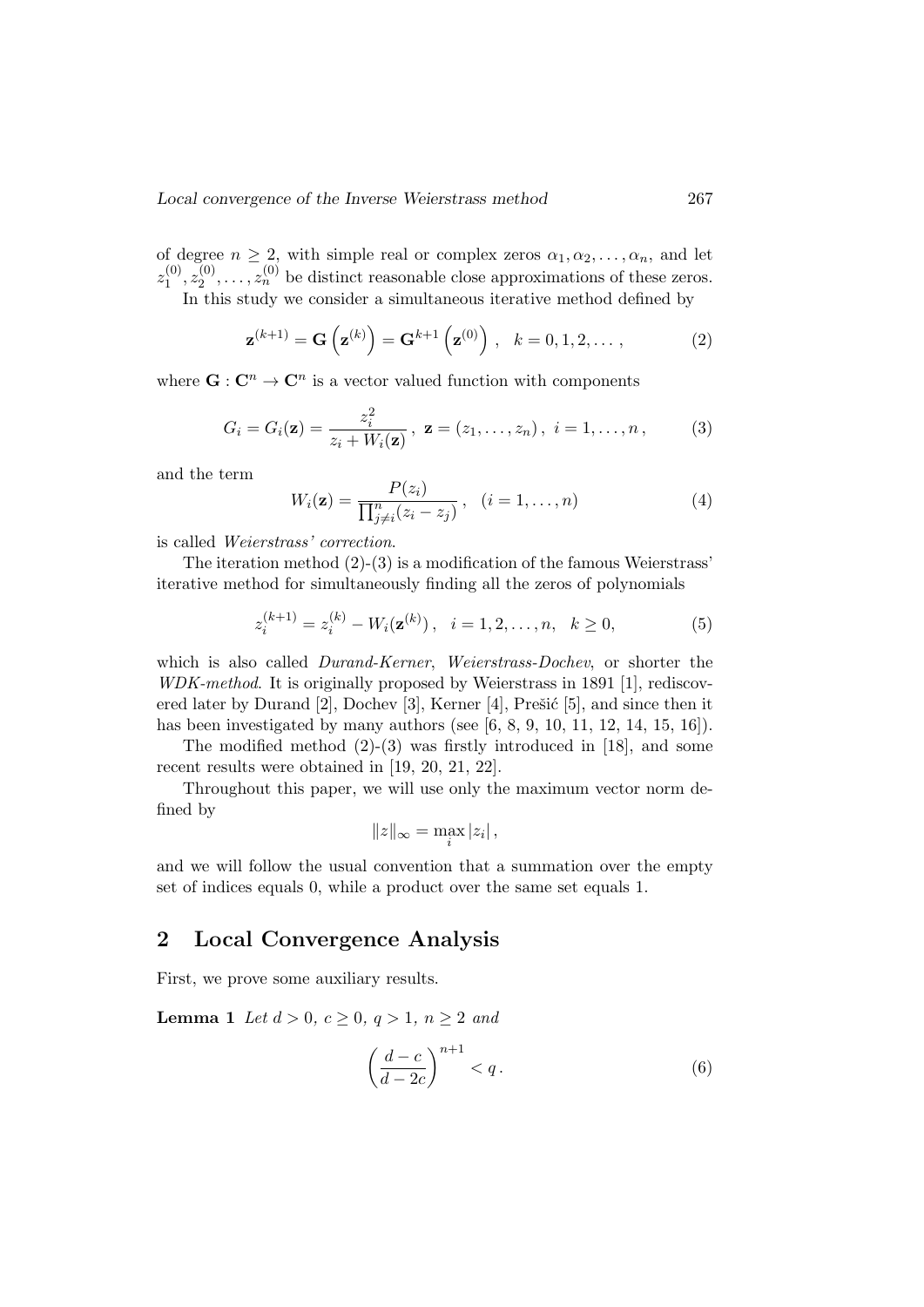Then the following relations hold true

$$
(i) \quad \left(\frac{d-c}{d-2c}\right)^{n-1} < q^{\frac{n-1}{n+1}}\tag{7}
$$

(*ii*) 
$$
c < kd
$$
, where  $k = \frac{q-1}{2q-1}$ ; (8)

$$
(iii) \frac{c}{d-c} < \frac{q^{\frac{1}{n+1}} - 1}{q^{\frac{1}{n+1}}} < \frac{q-1}{q} \,. \tag{9}
$$

Proof.  $(i)$  The claim  $(7)$  is a direct consequence of the assumption  $(6)$  and the choice of q.

 $(ii)$  The inequality  $(6)$  is equivalent to the following two inequalities

$$
\frac{d-c}{d-2c} < q^{\frac{1}{n+1}} \tag{10}
$$

and consequently

$$
c < \frac{q^{\frac{1}{n+1}} - 1}{2q^{\frac{1}{n+1}} - 1}d \,. \tag{11}
$$

The assertion (8) follows from relation (11), assumption  $n \geq 2$  and the choice of q.

 $(iii)$  The first inequality in (9) follows from (11) and the choice of d. The second inequality in (9) follows from (8) and the inequality

$$
\frac{c}{d-c} < \frac{kd}{d-kd} = \frac{k}{1-k} \, .
$$

Corollary 1 Let  $q \in (1, 2]$ , then from the relations (7), (8) and (9) of Lemma 1 it follows that

$$
c < \frac{d}{3} \tag{12}
$$

and

$$
\frac{c}{d-c} \left(\frac{d-c}{d-2c}\right)^{n-1} < 1. \tag{13}
$$

**Lemma 2** Let the assumptions of Lemma 1 hold true and  $q \in (1,2]$ . Then

$$
0 < \frac{\frac{d}{d-c} \left(\frac{d-c}{d-2c}\right)^{n-1} - 1}{1 - \frac{c}{d-c} \left(\frac{d-c}{d-2c}\right)^{n-1}} < 1. \tag{14}
$$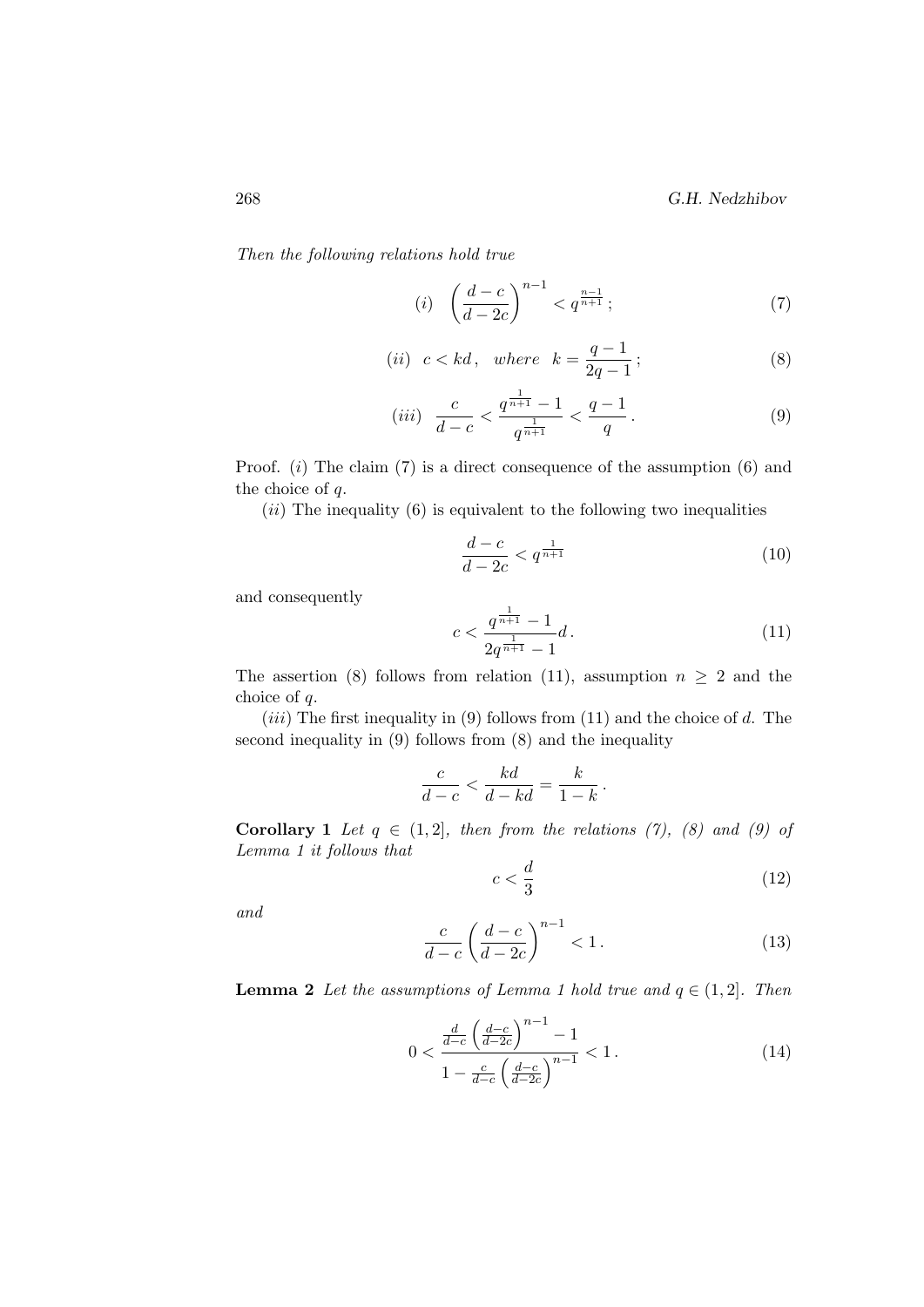Proof. It is easy to show that

$$
\frac{d}{d-c}\left(\frac{d-c}{d-2c}\right)^{n-1} > 1,
$$

and using (13) we get the first inequality in (14).

The second inequality in (14) holds true if and only if

$$
\frac{d}{d-c}\left(\frac{d-c}{d-2c}\right)^{n-1} - 1 < 1 - \frac{c}{d-c}\left(\frac{d-c}{d-2c}\right)^{n-1}
$$

or equivalently

$$
g(c, d, n) = \left(\frac{d-c}{d-2c}\right)^{n-1} + 2\frac{c}{d-c} \left(\frac{d-c}{d-2c}\right)^{n-1} < 2. \tag{15}
$$

We can bound  $g(c, d, n)$  by using the relations (7) and (9), as follows

$$
g(c,d,n) < q^{\frac{n-1}{n+1}} + 2 \frac{q^{\frac{1}{n+1}} - 1}{q^{\frac{1}{n+1}}} q^{\frac{n-1}{n+1}} = 3q^{\frac{n-1}{n+1}} - 2q^{\frac{n-2}{n+1}} = h(n) \,. \tag{16}
$$

Now, we will prove that  $h(n) \leq 2$ . For  $n = 2$  from the choice of q, we have

$$
h(2) = 3q^{\frac{1}{3}} - 2 < 2 \, .
$$

It is easy to prove that the function  $h(n)$  is monotonically increasing and also

$$
\lim_{n \to \infty} h(n) = q \le 2 \, .
$$

From the last expressions, (15) and (16), it follows the statement (14).

Further, in order to prove the main result we use the identity (given by [9])

$$
\prod_{j=1}^{n-1} \frac{u_n - v_j}{u_n - u_j} - 1 = \sum_{s=1}^{n-1} \frac{u_s - v_s}{u_n - u_s} \prod_{j=1}^{s-1} \frac{u_n - v_j}{u_n - u_j},
$$
\n(17)

which is valid for any 2n numbers  $u_i, v_i$ , such that  $u_i \neq u_j$  for  $i \neq j$   $(i, j =$  $1, \ldots, n$ .

**Theorem 1** Let  $P \in \mathcal{C}[z]$  be a polynomial of degree  $n \geq 2$ , where

$$
\alpha = \{ \alpha \in \mathbf{C}^n : \alpha_i \neq 0 \text{ and } \alpha_i \neq \alpha_j \text{ for } i, j = 1, \dots, n \}
$$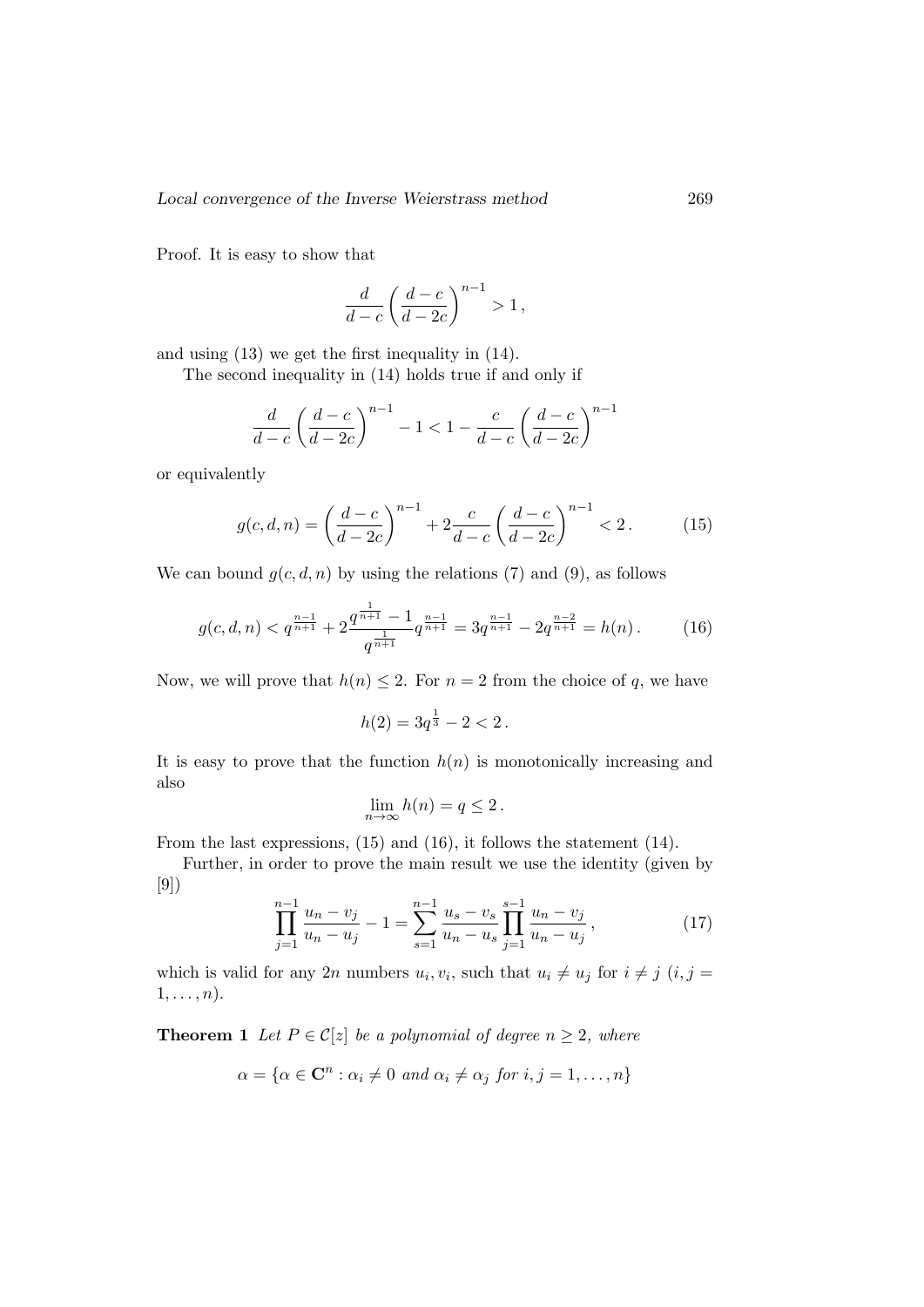270 G.H. Nedzhibov

is the root vector of P, and let

$$
d = \min{\delta, \gamma}
$$
, where  $\delta = \min_{j \neq i} |\alpha_i - \alpha_j|$  and  $\gamma = \min_i |\alpha_i|$ .

If the initial guess  $\mathbf{z}^{(0)} \in \mathbb{C}^n$ , satisfies the inequality

$$
\|\mathbf{z}^{(0)} - \alpha\| \le \rho(n, d) := \frac{2^{\frac{1}{n+1}} - 1}{2 \cdot 2^{\frac{1}{n+1}} - 1} d,
$$
\n(18)

then

(i) the modified Waierstrass' iteration  $(2)-(3)$  is well defined and converges to  $\alpha$  quadratically;

(ii) the asymptotic convergence rate satisfies

$$
\overline{\lim}_{k \to \infty} \frac{\|\mathbf{z}^{(k+1)} - \alpha\|}{\|\mathbf{z}^{(k)} - \alpha\|^2} \le \frac{n}{d}.
$$
\n(19)

Proof. The  $(k + 1)^{th}$  iteration stage of the algorithm (2) is

$$
z_i^{(k+1)} = \frac{(z_i^{(k)})^2}{z_i^{(k)} + W_i(z^{(k)})}, \quad k \ge 0, \quad i = 1, 2, \dots, n. \tag{20}
$$

For easy of later comparisons, we will use the following equivalent form of (20) (see [22])

$$
z_i^{(k+1)} = z_i^{(k)} - \frac{W_i(z^{(k)})}{1 + \frac{W_i(z^{(k)})}{z_i^{(k)}}}, \quad i = 1, 2, \dots, n,
$$
\n
$$
(21)
$$

which implies

$$
z^{(k+1)}_i - \alpha_i = z^{(k)}_i - \alpha_i - \frac{W_i(z^{(k)})}{1 + \frac{W_i(z^{(k)})}{z^{(k)}_i}}
$$

and consequently

$$
z_i^{(k+1)} - \alpha_i = (z_i^{(k)} - \alpha_i) \left[ 1 - \frac{\prod_{j \neq i}^n \frac{z_i^{(k)} - \alpha_j}{z_i^{(k)} - z_j^{(k)}}}{1 + \frac{W_i(z^{(k)})}{z_i^{(k)}}} \right]
$$

$$
= (z_i^{(k)} - \alpha_i) \left[ \frac{1 - \prod_{j \neq i}^n \frac{z_i^{(k)} - \alpha_j}{z_i^{(k)} - z_j^{(k)}} + \frac{W_i(z^{(k)})}{z_i^{(k)}}}{1 + \frac{W_i(z^{(k)})}{z_i^{(k)}}} \right].
$$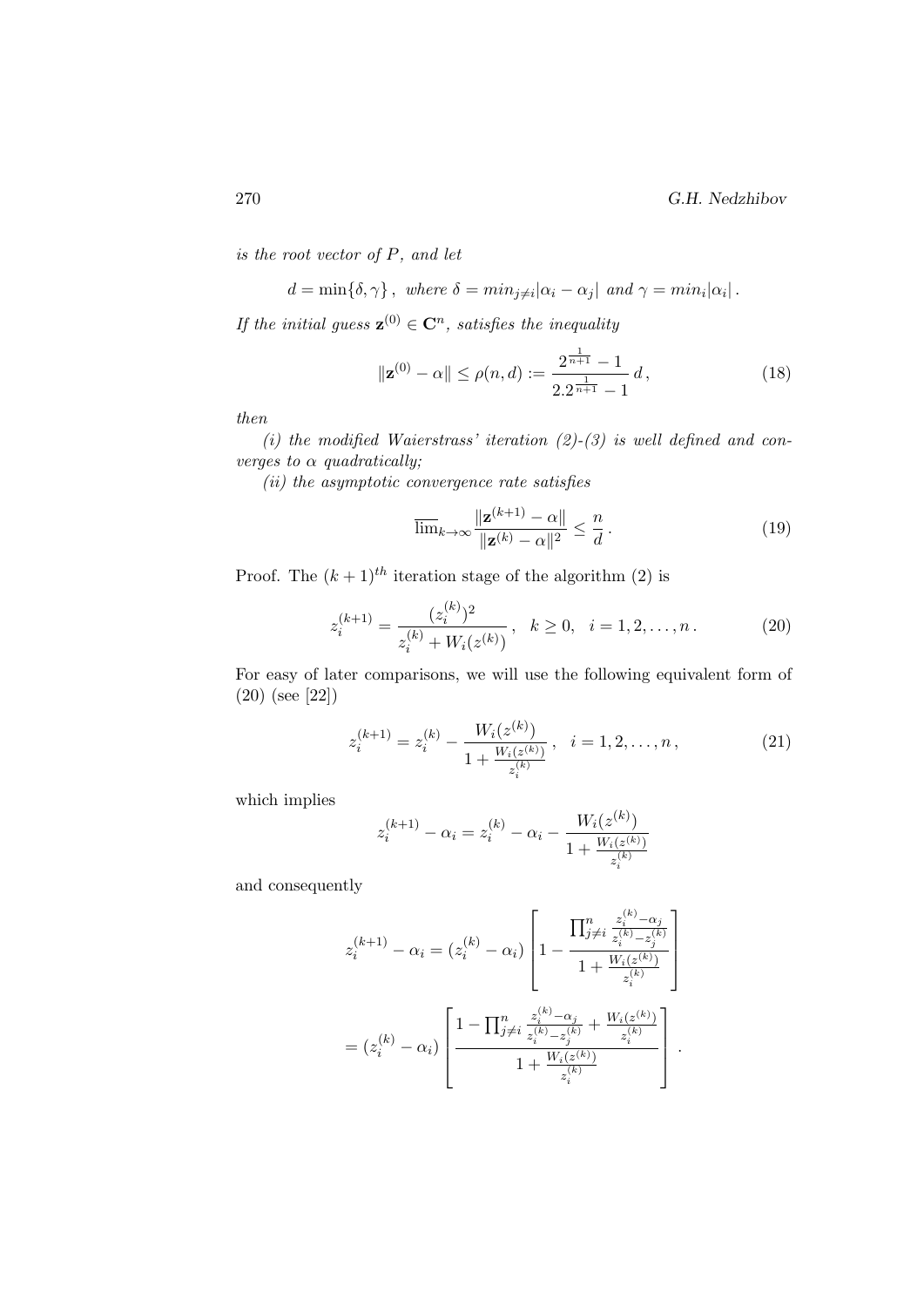For the error in each component we get

$$
|z_i^{(k+1)} - \alpha_i| = |z_i^{(k)} - \alpha_i| \left| \frac{1 - \prod_{j \neq i}^{n} \frac{z_i^{(k)} - \alpha_j}{z_i^{(k)} - z_j^{(k)}} + \frac{W_i(z^{(k)})}{z_i^{(k)}}}{1 + \frac{W_i(z^{(k)})}{z_i^{(k)}}} \right|,
$$

which implies

$$
||z^{(k+1)} - \alpha|| \le ||z^{(k)} - \alpha|| \max_{i} \left| \frac{1 - \prod_{j \ne i}^{n} \frac{z_{i}^{(k)} - \alpha_{j}}{z_{i}^{(k)} - z_{j}^{(k)}} + \frac{W_{i}(z^{(k)})}{z_{i}^{(k)}}}{1 + \frac{W_{i}(z^{(k)})}{z_{i}^{(k)}}} \right|.
$$
 (22)

Further, we will bound the amplification factor for the  $i^{th}$  component. Let for fixed  $k$  and  $i$  denote

$$
A_i^{(k)} := \left| \frac{1 - \prod_{j \neq i}^n \frac{z_i^{(k)} - \alpha_j}{z_i^{(k)} - z_j^{(k)}} + \frac{W_i(z^{(k)})}{z_i^{(k)}}}{1 + \frac{W_i(z^{(k)})}{z_i^{(k)}}} \right|.
$$

Then the following inequality is valid

$$
A_i^{(k)} \le \frac{\left| \prod_{j \ne i}^n \frac{z_i^{(k)} - \alpha_j}{z_i^{(k)} - z_j^{(k)}} - 1 \right| + \left| \frac{z_i^{(k)} - \alpha_i}{z_i^{(k)}} \right| \left| \prod_{j \ne i}^n \frac{z_i^{(k)} - \alpha_j}{z_i^{(k)} - z_j^{(k)}} \right|}{1 - \left| \frac{z_i^{(k)} - \alpha_i}{z_i^{(k)}} \right| \left| \prod_{j \ne i}^n \frac{z_i^{(k)} - \alpha_j}{z_i^{(k)} - z_j^{(k)}} \right|} \tag{23}
$$

We next establish the following inequalities

$$
|z_i^{(k)} - z_j^{(k)}| \ge |\alpha_i - \alpha_j| - |z_i^{(k)} - \alpha_i| - |z_j^{(k)} - \alpha_j| \ge d - 2||z^{(k)} - \alpha||, \quad (24)
$$

$$
|z_i^{(k)}| \ge |\alpha_i| - |z_i^{(k)} - \alpha_i| \ge d - ||z^{(k)} - \alpha|| \qquad (25)
$$

and

$$
\left|\frac{z_i^{(k)} - \alpha_j}{z_i^{(k)} - z_j^{(k)}}\right| = \left|1 + \frac{z_j^{(k)} - \alpha_j}{z_i^{(k)} - z_j^{(k)}}\right| \le 1 + \frac{\|z^{(k)} - \alpha\|}{d - 2\|z^{(k)} - \alpha\|} = \frac{d - \|z^{(k)} - \alpha\|}{d - 2\|z^{(k)} - \alpha\|}.
$$
\n(26)

Substituting

$$
\left\{ \begin{array}{ll} u_s=z_s^{(k)} & 1\leq s < i-1\\ u_s=z_{s+1}^{(k)} & i<=s \leq n-1\\ u_s=z_i^{(k)}, & s=n \end{array} \right. \quad and \quad \left\{ \begin{array}{ll} v_s=\alpha_s & 1\leq s < i-1\\ v_s=\alpha_{s+1} & i<=s \leq n-1\\ v_s=\alpha_i, & s=n \end{array} \right.
$$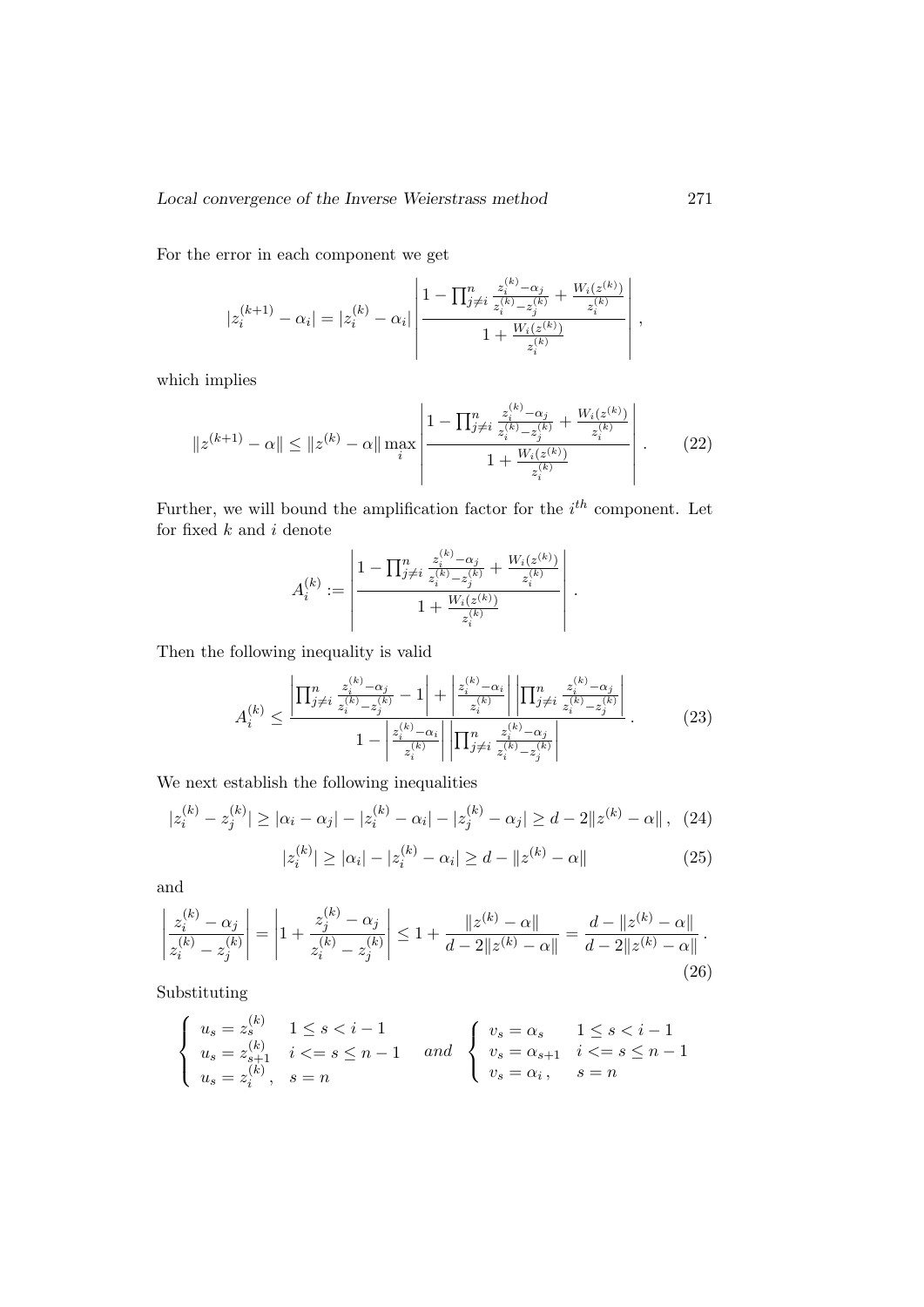in the identity  $(17)$  and using  $(23)$ ,  $(24)$ ,  $(25)$  we obtain

$$
A_i^{(k)} \leq \frac{\sum_{s=1}^{n-1}\frac{\|z^{(k)}-\alpha\|}{d-2\|z^{(k)}-\alpha\|}\prod_{j=1}^{s-1}\left(\frac{d-\|z^{(k)}-\alpha\|}{d-2\|z^{(k)}-\alpha\|}\right)+\frac{\|z^{(k)}-\alpha\|}{d-\|z^{(k)}-\alpha\|}\prod_{j\neq i}^{n}\left(\frac{d-\|z^{(k)}-\alpha\|}{d-2\|z^{(k)}-\alpha\|}\right)}{\frac{\|z^{(k)}-\alpha\|}{d-\|z^{(k)}-\alpha\|}\prod_{j\neq i}^{n}\left(\frac{d-\|z^{(k)}-\alpha\|}{d-2\|z^{(k)}-\alpha\|}\right)},
$$

which implies

$$
A_i^{(k)} \leq \frac{\frac{\|z^{(k)} - \alpha\|}{d - 2\|z^{(k)} - \alpha\|} \sum_{s = 0}^{n-2} \left(\frac{d - \|z^{(k)} - \alpha\|}{d - 2\|z^{(k)} - \alpha\|}\right)^s + \frac{\|z^{(k)} - \alpha\|}{d - \|z^{(k)} - \alpha\|} \left(\frac{d - \|z^{(k)} - \alpha\|}{d - 2\|z^{(k)} - \alpha\|}\right)^{n-1}}{1 - \frac{\|z^{(k)} - \alpha\|}{d - \|z^{(k)} - \alpha\|} \left(\frac{d - \|z^{(k)} - \alpha\|}{d - 2\|z^{(k)} - \alpha\|}\right)^{n-1}}
$$

and consequently

$$
A_i^{(k)} \le \frac{\left(\frac{d-\|z^{(k)}-\alpha\|}{d-2\|z^{(k)}-\alpha\|}\right)^{n-1} - 1 + \frac{\|z^{(k)}-\alpha\|}{d-\|z^{(k)}-\alpha\|} \left(\frac{d-\|z^{(k)}-\alpha\|}{d-2\|z^{(k)}-\alpha\|}\right)^{n-1}}{1 - \frac{\|z^{(k)}-\alpha\|}{d-\|z^{(k)}-\alpha\|} \left(\frac{d-\|z^{(k)}-\alpha\|}{d-2\|z^{(k)}-\alpha\|}\right)^{n-1}}.\tag{27}
$$

Finally, from the last expression, it follows that the amplification factor for the error norm in (22) can be bounded as follows:

$$
A^{(k)} := \max_i A_i^{(k)} \le \frac{\frac{d}{d - ||z^{(k)} - \alpha||} \left(\frac{d - ||z^{(k)} - \alpha||}{d - 2||z^{(k)} - \alpha||}\right)^{n-1} - 1}{1 - \frac{||z^{(k)} - \alpha||}{d - ||z^{(k)} - \alpha||} \left(\frac{d - ||z^{(k)} - \alpha||}{d - 2||z^{(k)} - \alpha||}\right)^{n-1}} = \xi_k(n, d).
$$

Substituting  $c = ||z^{(k)} - \alpha||$  in Lemma 2 and using the assumption (18) and Lemma 1, we obtain

$$
\xi_k(n,d) < 1\,,
$$

whenever

$$
||z^{(k)} - \alpha|| < \rho(n, d).
$$

Since this bound does not depend on  $k$  and it follows by induction from the assumption (18). Then  $\xi_0 < 1$  is a uniform upper bound for all the  $\xi_k$ . This completes the proof of the claim (i).

 $(ii)$  From  $(22)$  and the derivation of  $(27)$ , it follows that

$$
\frac{\Vert z^{(k+1)}-\alpha\Vert}{\Vert z^{(k)}-\alpha\Vert^2}\leq\frac{\frac{1}{d-2\Vert z^{(k)}-\alpha\Vert}\sum_{s=0}^{n-2}\left(\frac{d-\Vert z^{(k)}-\alpha\Vert}{d-2\Vert z^{(k)}-\alpha\Vert}\right)^s+\frac{1}{d-\Vert z^{(k)}-\alpha\Vert}\left(\frac{d-\Vert z^{(k)}-\alpha\Vert}{d-2\Vert z^{(k)}-\alpha\Vert}\right)^{n-1}}{1-\frac{\Vert z^{(k)}-\alpha\Vert}{d-\Vert z^{(k)}-\alpha\Vert}\left(\frac{d-\Vert z^{(k)}-\alpha\Vert}{d-2\Vert z^{(k)}-\alpha\Vert}\right)^{n-1}}
$$

and giving in the limit, as  $k \to \infty$ , we get  $||z^{(k)} - \alpha|| \to 0$  and the claim (19).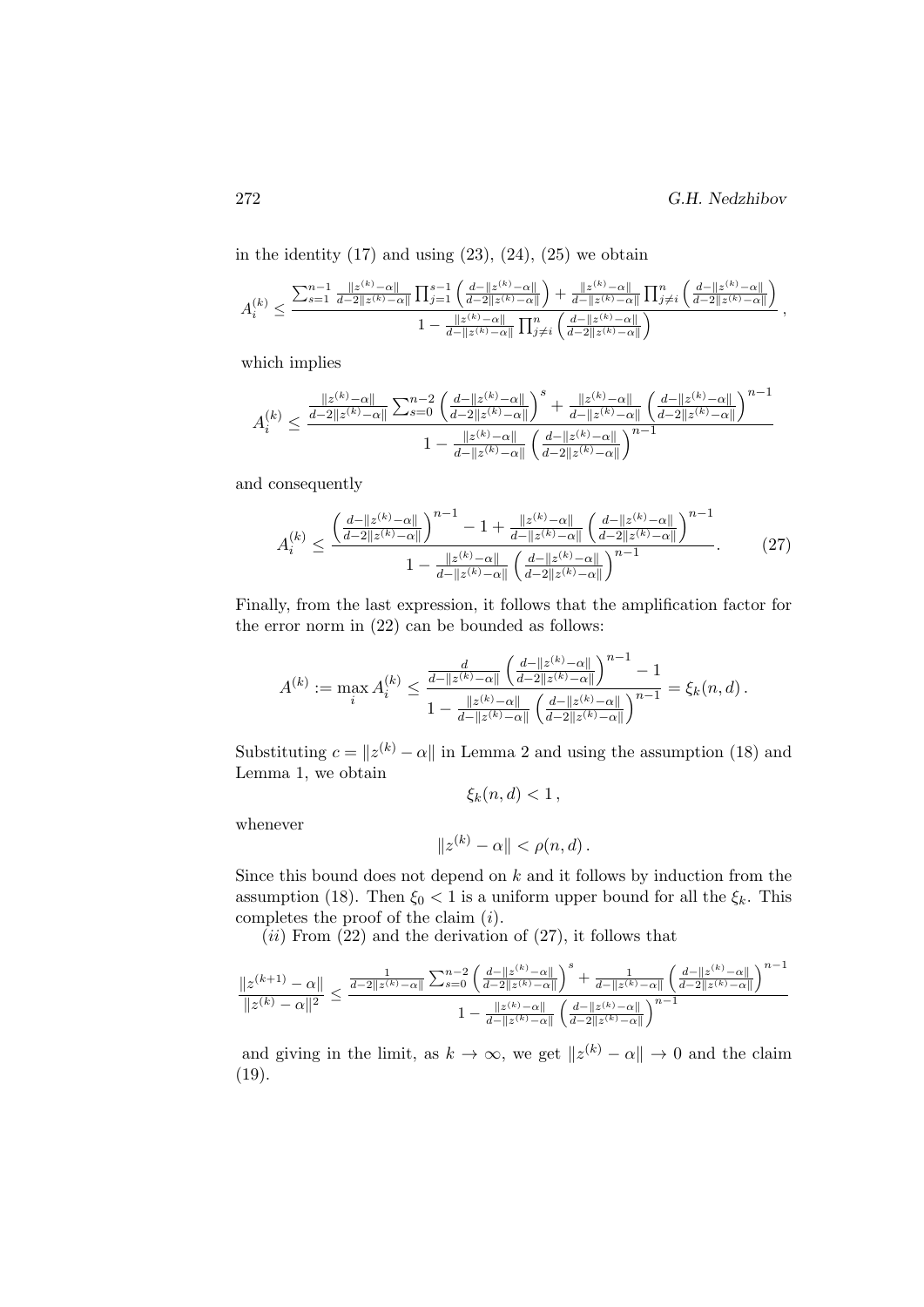In the next theorem we consider the case  $a_0 = 0$  in (1), i.e. there exists s such that  $\alpha_s = 0$  for  $s = 1, \ldots, n$ . Without loss of generality we can assume that  $\alpha_n = 0$ . We state the following theorem without proof (see [20] for the proof).

**Theorem 2** Let  $P \in \mathcal{C}[z]$  be a polynomial of degree  $n \geq 2$  with simple zeros, such that

$$
\alpha_i \ \text{is} \ \left\{ \begin{array}{ll} \neq 0, & i = 1, \dots, n-1 \\ = 0, & i = n \end{array} \right.
$$

and let  $d = \{ \min_{j \neq i} |\alpha_i - \alpha_j| : i, j = 1, \ldots, n \}$ . If the initial guess  $\mathbf{z}^{(0)} \in \mathbb{C}^n$ , satisfies the initial condition (18) from Theorem 2

$$
\|\mathbf{z}^{(0)} - \alpha\| \le \rho(n, d)\,,
$$

the modified Weierstrass iteration  $(2)-(3)$  is well defined and converges

(i) quadratically to  $\alpha_1, \alpha_2, \ldots, \alpha_{n-1}$ ;

(ii) at least linearly to  $\alpha_n = 0$ .

#### 3 Comparison with earlier convergence results

In our previous work [20], we show that if the initial approximation  $z^{(0)} \in \mathbb{C}^n$ satisfies

$$
\|\mathbf{z}^{(0)} - \alpha\| \le \tau(n, d) = \frac{\sqrt[n-1]{4/3} - 1}{2 \sqrt[n-1]{4/3} - 1} d,
$$
\n(28)

then the iteration (2)-(3) converges to  $\alpha$  quadratically (see also [21]).

In [22], we have proved that if the initial approximation  $z^{(0)} \in \mathbb{C}^n$  satisfies

$$
\|\mathbf{z}^{(0)} - \alpha\| \le \sigma(n, d) = \frac{1}{an + 4} d,
$$
\n(29)

where  $a \approx 1.76$  is the unique root of the equation  $t = \exp(1/t)$ , then the iteration (2)-(3) converges to  $\alpha$  quadratically.

The radius of convergence  $\rho(n, d)$  defined by (18) (in Theorem 1) is larger than  $\tau(n, d)$  and  $\sigma(n, d)$ . Indeed, the ratios  $\rho(n, d)/\tau(n, d)$  and  $\rho(n, d)/\sigma(n, d)$ do not depend on  $d$ , and we have the limits

$$
\lim_{n \to \infty} \frac{\rho(n, d)}{\tau(n, d)} \approx 2.4
$$

and

$$
\lim_{n \to \infty} \frac{\rho(n, d)}{\sigma(n, d)} \approx 1.2 \, .
$$

The comparative values of the asserted radiuses are included in Table 1.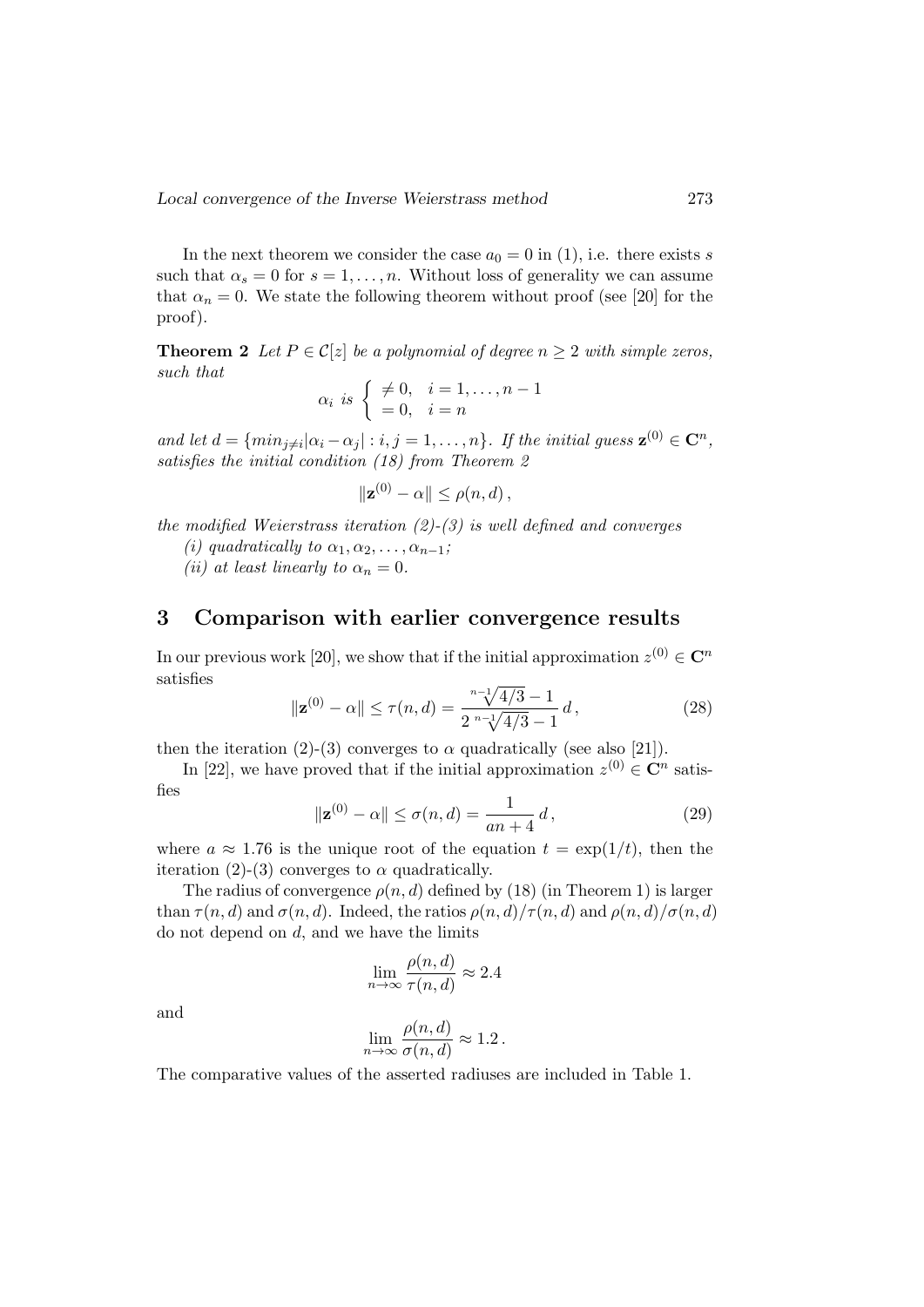| $\it{n}$       | $\rho(n,d)$<br>d | $\tau(n,d)$<br>$_{d}$ | $\sigma(n,d)$<br>$\boldsymbol{d}$ | $\rho(n,d)$<br>$\underline{\tau}(n,d)$ | $\rho(n,\overline{d})$<br>$\sigma(n,d)$ |
|----------------|------------------|-----------------------|-----------------------------------|----------------------------------------|-----------------------------------------|
| $\overline{2}$ | 0.17             | 0.2                   | 0.13                              | 0.85                                   | 1.28                                    |
| 3              | 0.13             | 0.11                  | 0.10                              | 1.16                                   | 1.27                                    |
| 4              | 0.11             | 0.08                  | 0.09                              | 1.36                                   | 1.26                                    |
| 5              | 0.09             | 0.06                  | 0.07                              | 1.51                                   | 1.25                                    |
| 6              | 0.08             | 0.05                  | 0.06                              | 1.62                                   | 1.25                                    |
| 10             | 0.05             | 0.03                  | 0.04                              | 1.88                                   | 1.24                                    |
| 20             | 0.03             | 0.01                  | 0.02                              | 2.12                                   | 1.23                                    |
| 50             | 0.01             | 0.005                 | 0.01                              | 2.28                                   | 1.22                                    |
| 100            | 0.006            | 0.002                 | 0.005                             | 2.34                                   | 1.21                                    |

Table 1: Some comparative values of  $\rho(n, d)$ ,  $\tau(n, d)$  and  $\sigma(n, d)$ .

## 4 Numerical Examples

In this section, we provide several numerical examples to show the local convergence properties of the considered method (2)-(3).

Example 1 We take the polynomial

$$
p(z) = z^5 - 15.5z^4 + 77.5z^3 - 155z^2 + 124z - 32
$$

with root vector  $\alpha = (0.5, 1, 2, 4, 8)$ , which was studied in Niell ([17], Ex.7.3). We use the same initial approximation  $z^{(0)} = (0.45, 0.9, 1.8, 3.6, 7.2)$ .

| iter(i)           | $\lfloor i \rfloor$                                           | (i)<br>$z_{2}$    |
|-------------------|---------------------------------------------------------------|-------------------|
|                   | 0.45                                                          | 0.9               |
| 2                 | 0.5150080103196240                                            | 1.002739480385864 |
| 6                 | 0.5000000000000002                                            | 0.999999999999998 |
| $z_3^{(i)}$       | $\iota$<br>$z_{4}$                                            | $z_{5}$           |
| 1.8               | 3.6                                                           | 7.2               |
| 1.996805551378158 | 3.994885604749412                                             | 8.003591516944205 |
| 1.999999999999994 | 3.999999999999996                                             | 8.000000000000002 |
|                   | In this case the nedius of convenience (from Theorem $1$ ) is |                   |

Table 2: Numerical results for Example 1.

In this case the radius of convergence (from Theorem 1) is

$$
\rho(n, d) = \rho(5, 0.5) \approx 0.049
$$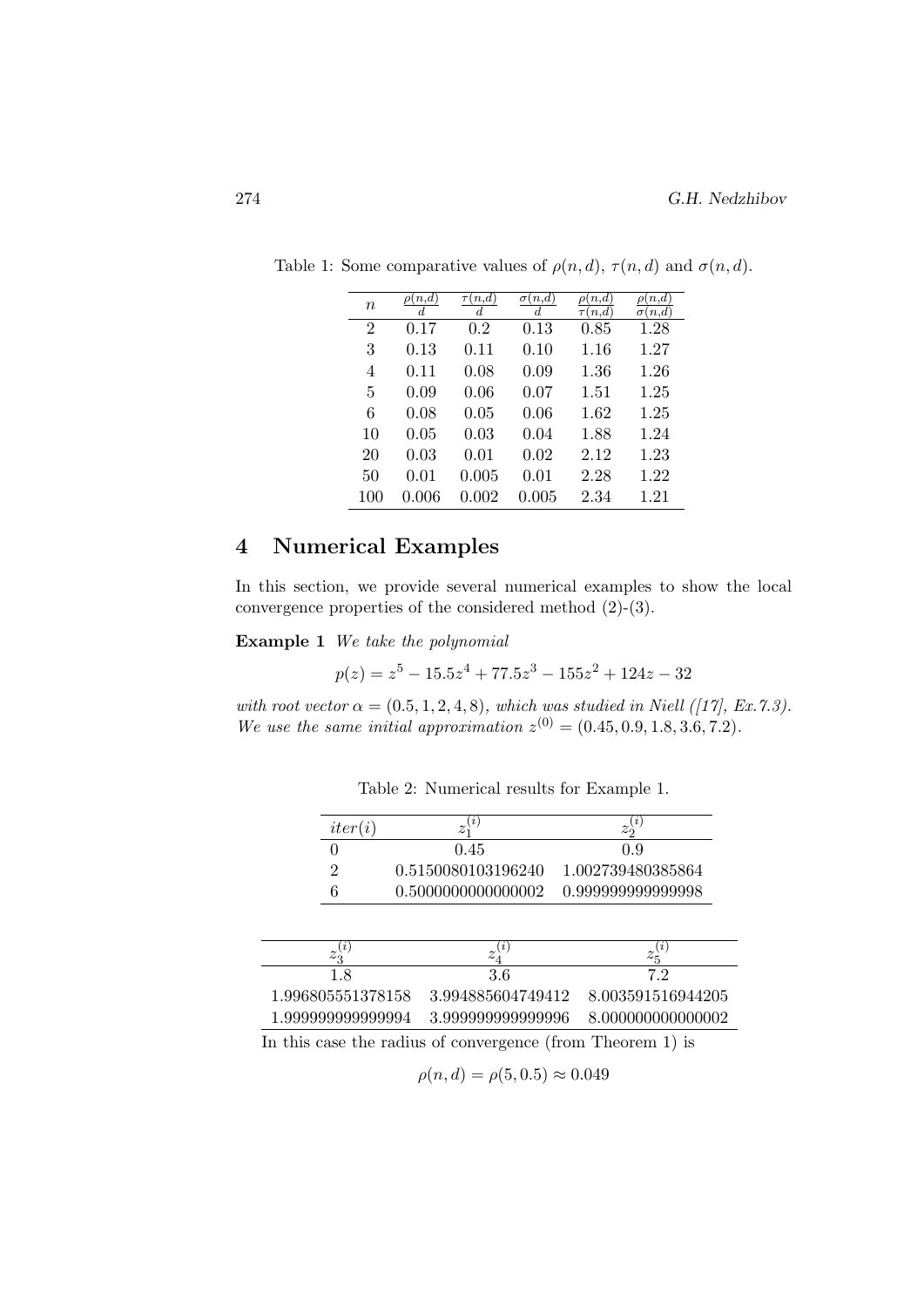and the condition (18) is satisfied for  $z^{(2)}$ , i.e.

$$
||z^{(2)} - \alpha|| \approx 0.015 < \rho(5, 0.5).
$$

The stopping criteria  $||z^{(i)} - \alpha|| \leq 10^{-15}$  is reached after six iterations, see Table 2.

For the same polynomial with the classical Weierstrass' iterative method (5), if we use the same initial vector and stopping criteria, we get the root vector after eight iterations (see [17]).

Example 2 Consider the polynomial

$$
p(z) = z^3 - 8z^2 - 23z + 30,
$$

with root vector  $\alpha = (-3, 1, 10)$  and the initial guess  $z^{(0)} = (-4, 2, 9)$  which is taken from Dochev $\lceil 3 \rceil$ (see also  $\lceil 16 \rceil$ ).

In this case the radius of convergence (from Theorem 1) is

$$
\rho(n,d) = \rho(3,1) \approx 0.1372
$$

and the condition (18) is satisfied for  $z^{(2)}$ , i.e.

$$
||z^{(2)} - \alpha|| \approx 0.0914 < \rho(3, 1).
$$

The stopping criteria  $||z^{(i)} - \alpha|| \leq 10^{-15}$  is reached after six iterations, see Table 3.

 $iter(i)$ (i) 1  $z_2^{(i)}$ 2  $z_3^{(i)}$ 3 0  $-4$  2 9 2 -3.040886694525941 1.091441307965112 9.999998807826081

Table 3: Numerical results for Example 2.

|                      |  |  |  |  | With the classical Weierstrass' iterative method (5), we get the root      |  |  |
|----------------------|--|--|--|--|----------------------------------------------------------------------------|--|--|
|                      |  |  |  |  | vector after six iterations, for the same initial vector and same stopping |  |  |
| criteria (see [16]). |  |  |  |  |                                                                            |  |  |

6 -3.000000000000000 1.000000000000000 10.0000000000000

Example 3 Consider the polynomial

$$
f(z) = z9 + 3z8 - 3z7 - 9z6 + 3z5 + 9z4 + 99z3 + 297z2 - 100z - 300
$$
  
with the zero vector  $\alpha = (2i, 2 + i, -3, -2i, -1, 1, -2 + i, 2 - i, -2 - i)$ .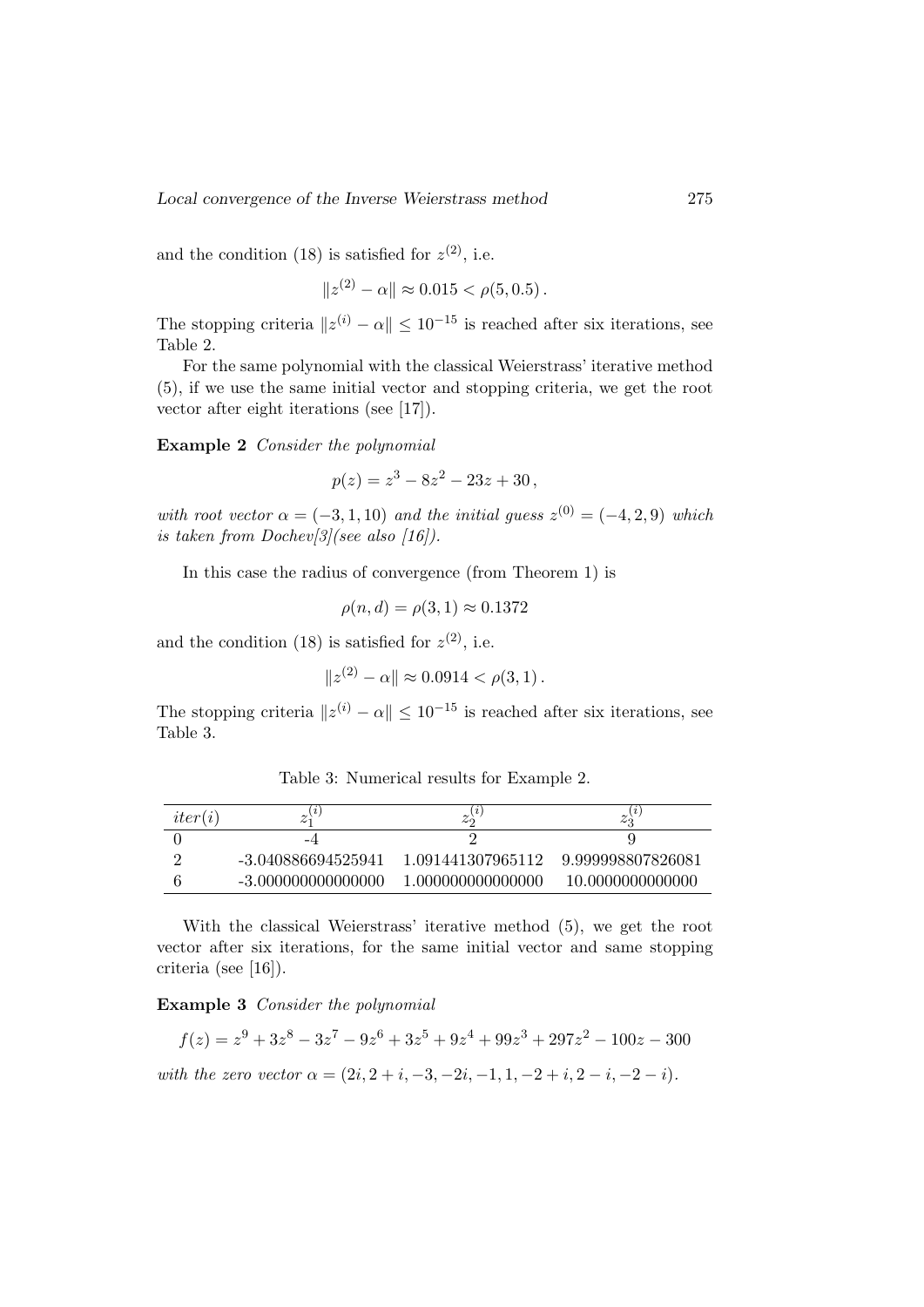We use Abert's initial approximation vector  $z^{(0)}$  (see [7]) given by

$$
z_k^{(0)} = -\frac{a_1}{n} + r_0 \exp i\theta_k, \ \theta_k = \frac{\pi}{n} \left( 2k - \frac{3}{2} \right), \ k = 1, \dots, n,
$$

where  $n = 9$  and  $r_0 = 10$  (see also [13]).

The radius of convergence is

 $\overline{a}$ 

$$
\rho(n,d) = \rho(9,1) \approx 0.0628
$$

and the condition (18) is satisfied for  $z^{(2)}$ , i.e.

$$
||z^{(8)} - \alpha|| \approx 0.0207 < \rho(9, 1).
$$

The stopping criteria  $||z^{(i)} - \alpha|| \leq 10^{-15}$  is reached after eleven iterations, see Table 4.

Table 4: Numerical results for Example 3.

| iter(i)           | $z_1^{(\bar{i})}$                                              |                | $z_2^{(i)}$                             |                                                          |
|-------------------|----------------------------------------------------------------|----------------|-----------------------------------------|----------------------------------------------------------|
| $\boldsymbol{0}$  | $-1.263 + 1.736i$                                              |                | $-4.683 + 7.660i$                       |                                                          |
| 8                 |                                                                |                | $0.0050 + 1.9960$ i $1.9847 + 0.9861$ i |                                                          |
| 11                | $2.963 \times 10^{-18} + 2i$                                   |                | $2+i$                                   |                                                          |
|                   |                                                                |                |                                         |                                                          |
|                   |                                                                |                |                                         |                                                          |
|                   | $z^{(\bar{i})}_3$                                              |                | $z_4^{(\bar{i})}$                       |                                                          |
|                   | $-11.11 + 10i$                                                 |                | $-17.53 + 7.660i$                       |                                                          |
|                   | $-3.0039 - 0.0003i$                                            |                | $-2.0005i$                              |                                                          |
|                   | $-3 + 1.009 \times 10^{-18}$ i $5.340 \times 10^{-18} - 2i$    |                |                                         |                                                          |
|                   |                                                                |                |                                         |                                                          |
|                   |                                                                |                |                                         |                                                          |
|                   | $z_5^{(i)}$                                                    |                | $z_{\underline{6}}^{(\bar{i})}$         |                                                          |
|                   | $-20.95 + 1.736i$                                              |                | $-19.77 - 5i$                           |                                                          |
|                   | $-1.0003 + 0.0005i$                                            |                | $1.0031 - 0.0022i$                      |                                                          |
|                   | $-1 + 2.222 \times 10^{-19}i \quad 1 + 2.568 \times 10^{-18}i$ |                |                                         |                                                          |
| $z_7^{(i)}$       |                                                                | $z_8^{(i)}$    |                                         | $z_{9}^{\overline{\overline{\overline{\overline{y}}}})}$ |
| $-14.53 - 9.396i$ |                                                                | -7.690 -9.396i |                                         | -2.450-4.999i                                            |
|                   | $-1.9999 + 1.0000$ i $2.0086 - 1.0093$ i $-1.9971 - 0.9993$ i  |                |                                         |                                                          |
| $-2+i$            |                                                                | $2-i$          |                                         | $-2-i$                                                   |
|                   |                                                                |                |                                         |                                                          |

With Weierstrass' classical iterative method  $(5)$ , we get the root vector after same number of iterations, if we use the same initial vector and stopping criteria.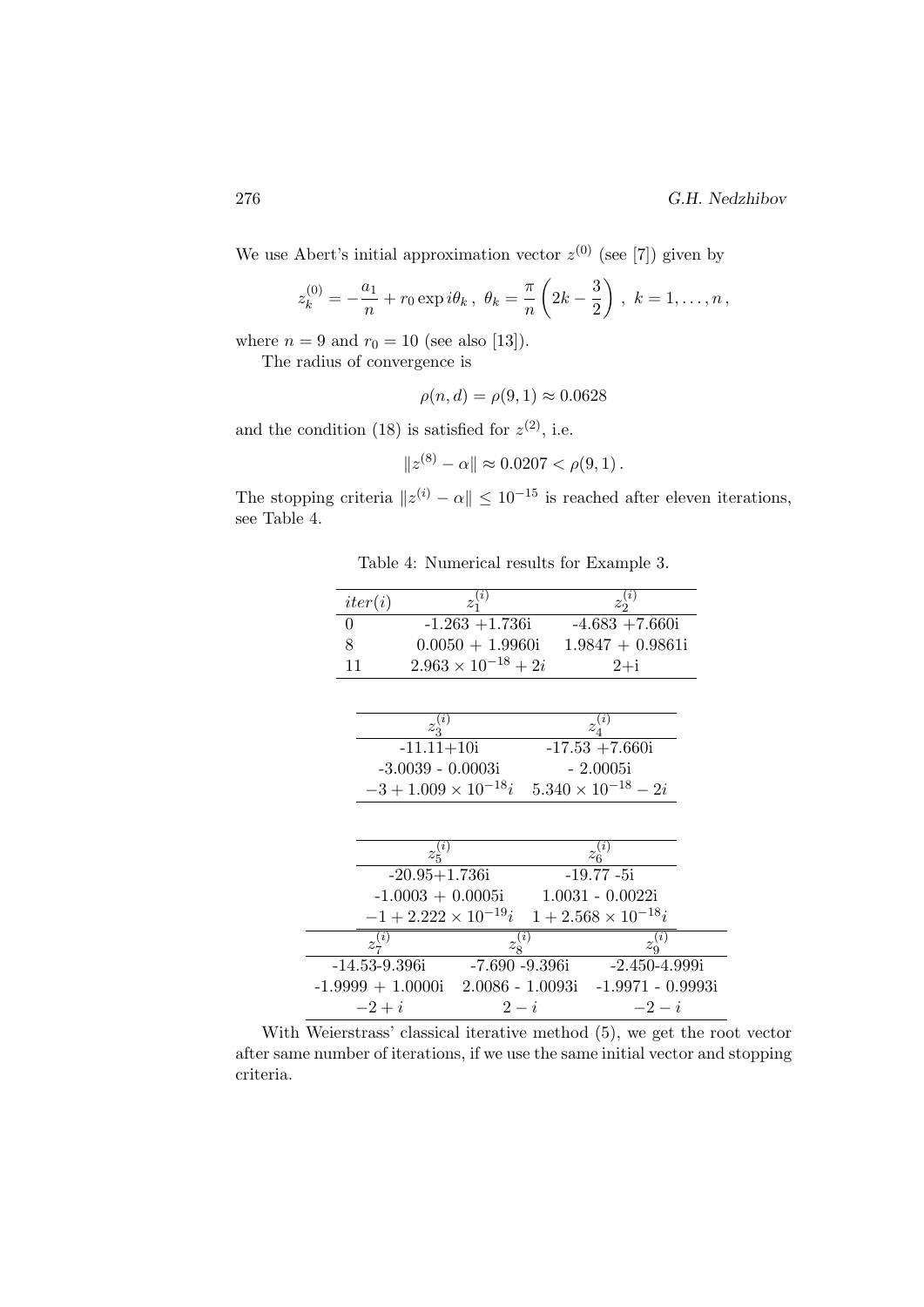## 5 Conclusion

This work is devoted to convergence analysis of a modified Weierstrass iterative method for simultaneous approximation of polynomial zeros. Our goal was to improve the existing convergence analysis results. We establish a new radius of convergence, which enlarges the existing radiuses. We have compared all the known radiuses of convergence. Numerical results with different examples show that the Inverse Weierstrass iterative method (2)-(3) have even larger radius of convergence. The included numerical examples confirm that the proposed algorithm has very similar convergence properties with the classical Weierstrass method (5).

Acknowledgement. This paper is supported by Shumen University under Grant RD 08-123/06.02.2017.

## References

- [1] K. Weierstrass, Neuer Beweis des satzes, dass jede ganze rationale function einer Veränderlichen dargestellt werden kann als ein product aus linearen functionen derselben Veränderlichen, Sitzungsber. K. Preuss. Akad. Wiss. (Berlin) 1085-1101, 1891.
- [2] E. Durand, Solutions Numériques des Équations Algébriques, Tome 1:  $Équations du Type F(x)=0, Racines d'un Polynôme, Masson, Paris,$ 1960.
- [3] K. Dochev, Modified Newton methodfor the simultaneous computation of all roots of a given algebraic equation, Phys. Math. J. Bulg. Acad. Sci. 5:136-139, 1962.
- [4] I.O. Kerner, Ein gesamtschrittverfahren zur Berechnung der Nullstellen von Polynomen, Numer. Math. 8: 290-294, 1966.
- [5] S.B. Prešić, Un procéd é itératif pour la factorisation des polynômes, C. R. Acad. Sci. Paris Sér. A 262:862-863, 1966.
- [6] S.B. Prešić, A convergence theorem for a method for simultaneous determination of all zeros of a polynomial, Publ. Inst. Math. (N.S.) 28:159- 165, 1980.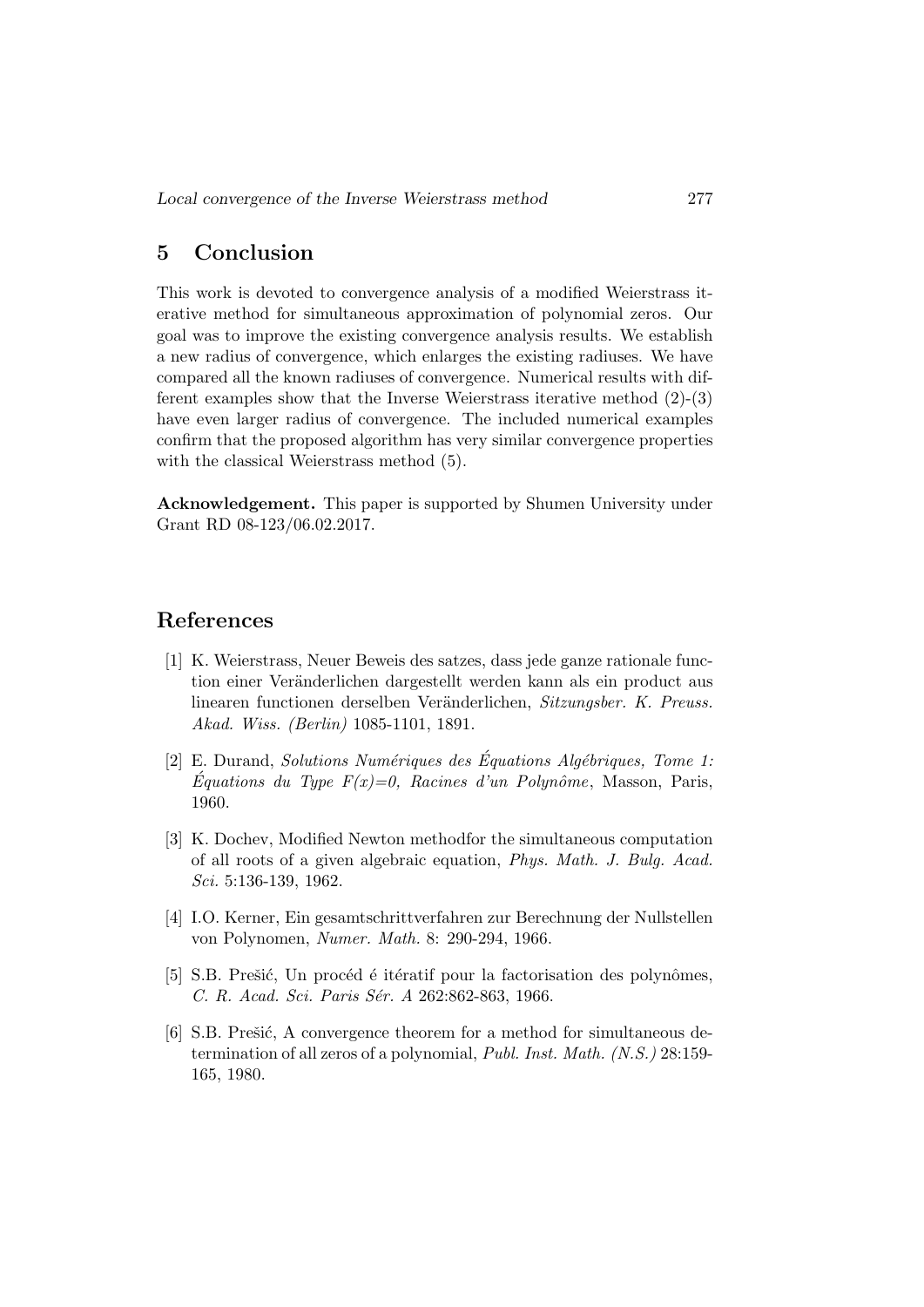- [7] O.Abert, Iteration methods for finding all zeros of a polynomial simultaneously, Math. Comput. 27:339334, 1973.
- [8] S.M. Zheng, On convergence of the Durand-Kerners method for finding all roots of a polynomial simultaneously, Kexue Tongbao 27:1262-1265, 1982.
- [9] N.V. Kjurkchiev, S.M. Markov, Two interval methods for algebraic equations with real roots, Pliska Stud. Math. Bulg. 5:118131, 1983.
- [10] D.R. Wang and F.G. Zhao, The theory of Smales point estimation and its applications, J. Comput. Appl. Math. 60:253-269, 1995.
- [11] M. Petković, C. Carstensen and M. Trajković, Weierstrass formula and zero-finding methods, Numer. Math. 69:353372, 1995.
- [12] M. Petković, On initial conditions for the convergence of simultaneous root-finding methods, Computing 57:163-177, 1996.
- [13] M.Petković, S.Ilić, S.Tričković, A family of simultaneous zero-finding methods, Comput. Math. Appl. 34:49-59, 1997.
- [14] D.F. Han, The convergence of the Durand-Kerner method for simultaneously finding all zeros of a polynomial, J. Comput. Math. 18:567-570, 2000.
- [15] P.D. Proinov, A new semilocal convergence theorem for the Weierstrass method from data at one point, C. R. Acad. Bulg. Sci. 59, No 2:131-136, 2006.
- [16] P.D. Proinov, M.D. Petkova, A new semilocal convergence theorem for the Weierstrass method for finding zeros of a polynomial simultaneously, Journal of complexity, 30, Issue.3:366-380, 2014.
- [17] A.M. Niel, The simultaneous approximation of polynomial roots, Computers and Mathematics with applications, 41:1-14, 2001.
- [18] G.H. Nedzhibov, Similarity transformations between some companion matrices, AIP Conf. Proc. 1631:375-382, 2014.
- [19] G.H. Nedzhibov, Inverse Weierstrass-Durand-Kerner Iterative Method, International Journal of Applied Mathematics, ISSN:2051-5227 , 28, Issue.2:1258-1264, 2013.